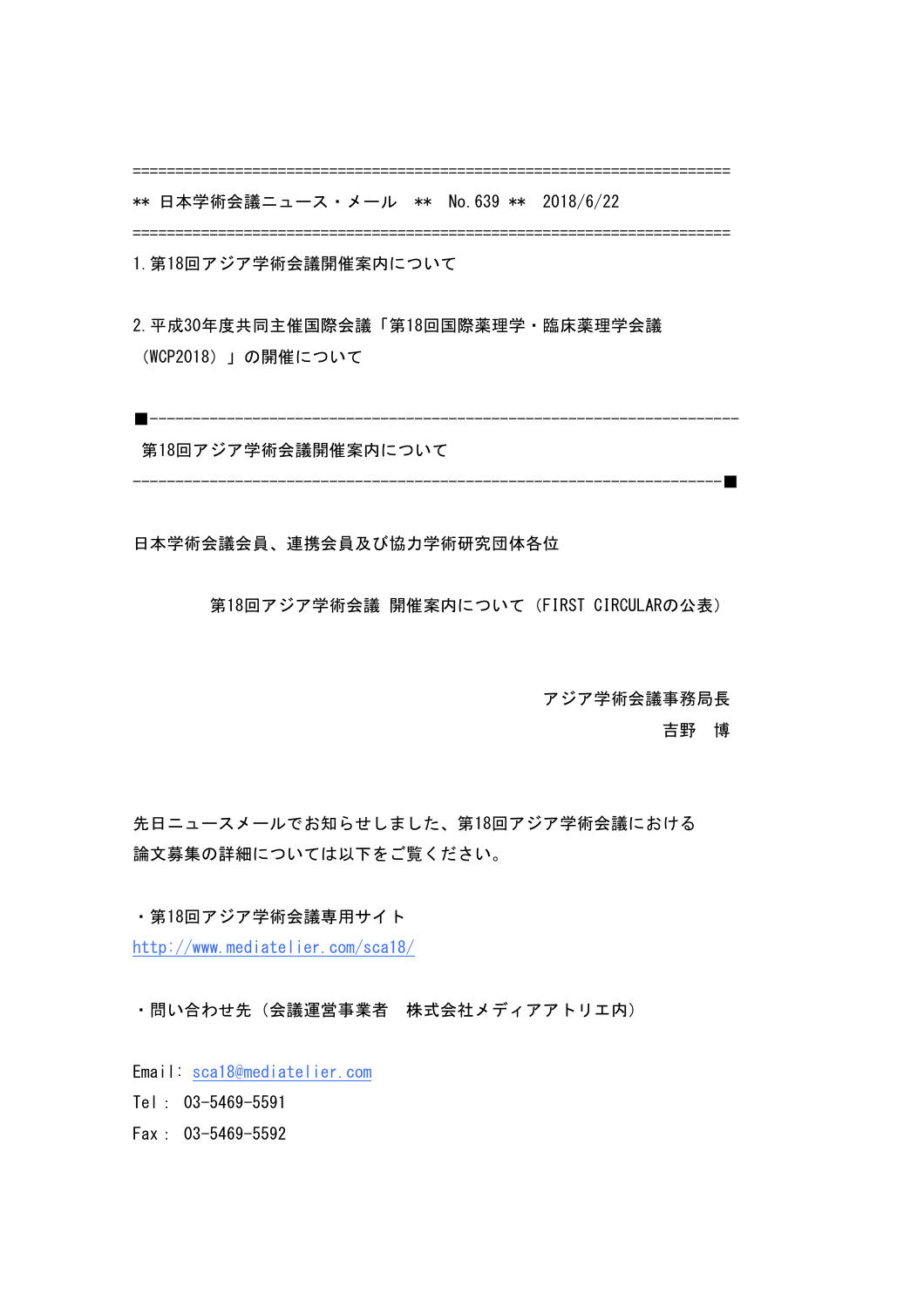(以下、前回ニュースメールにて配信済の内容から一部更新しております。) ■趣 旨

第18回アジア学術会議 (SCA) を2018年12月5日 (水) から12月7日 (金) の間、以下をテーマとして日本学術会議において開催します。

アジア学術会議の日本開催は2007年以来の11年振りとなります。 日本学術会議会員、連携会員及び協力学術研究団体の皆様のご理解とご協力を 賜りますようお願い致します。

社会のための科学:アジアにおけるSDGsの達成に向けた戦略

( "Role of Science for Society: Strategies towards SDGs in Asia " )

## ■第18回アジア学術会議

日 程:2018年12月5日〜12月7日

- 会 場:日本学術会議(東京都港区六本木7-22-34)
- 主 催:日本学術会議

■スケジュール

2018年7月17日: 論文要旨(Abstract)提出期限

2018年8月31日: 審査結果通知(Notification of Acceptance of Paper)

2018年10月15日: 論文全文(Full Paper)提出期限

2018年11月12日: プレゼン資料 (presentation material) 提出期限

## ■使用言語 英語

## ■ (論文募集テーマ)

Topics of the conference will include, but are not limited to the following:

- 1. Energy, Natural Resources and Built Environment (SDGs 7, 11, 12)
- ・Access to affordable, reliable and sustainable energy
- ・Sustainable management and efficient use of natural resources
- ・Smart cities and zero energy buildings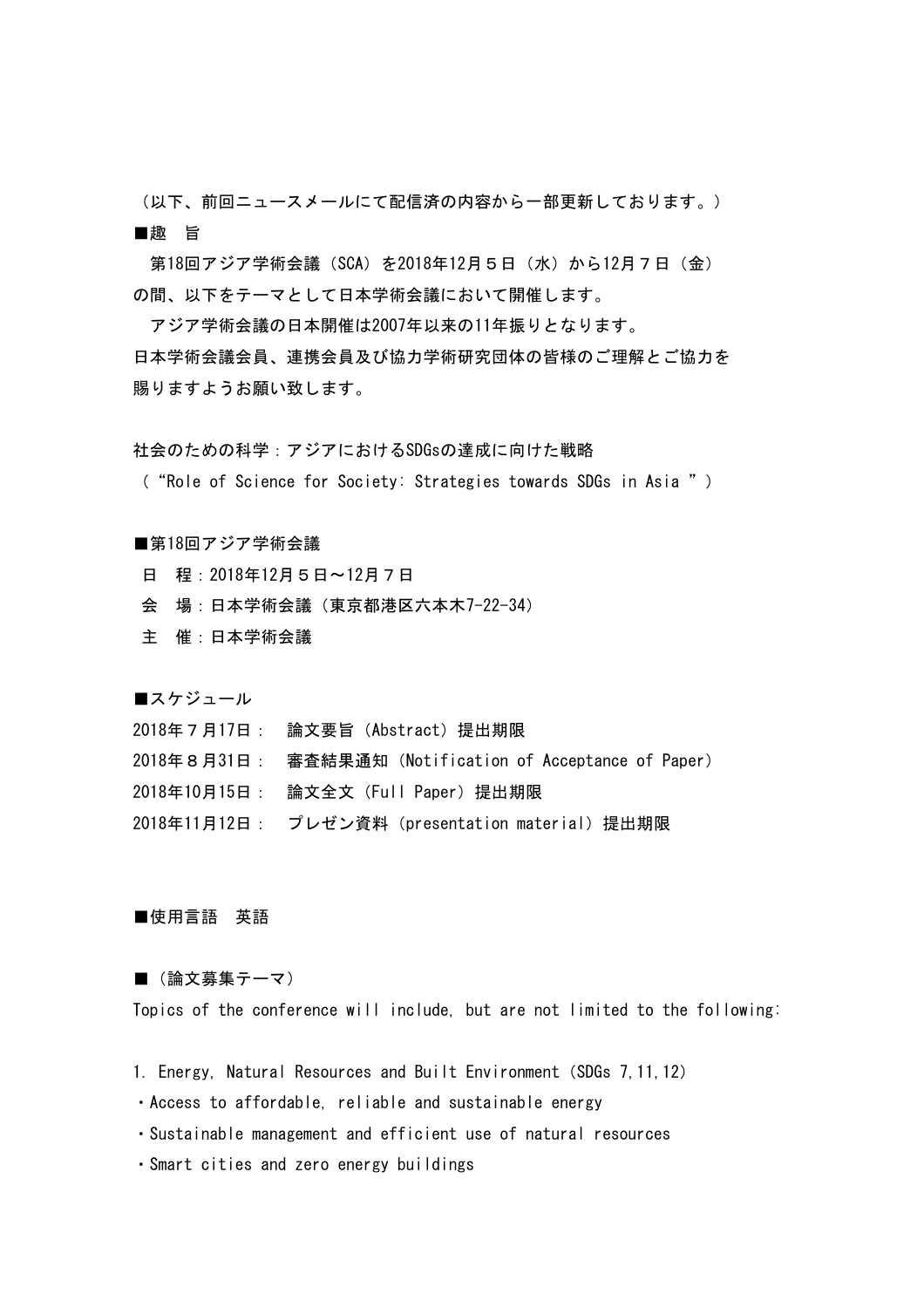2. Aging Society, Health and Medical Care(SDGs 3) • Access to quality essential health-care services and affordable essential medicines and vaccines for all

・End preventable deaths of newborns and children

・Healthy city and housing

・Inclusive design and technology for physically handicapped people

3. Biodiversity and Sustainable Use of Biological Resources (SDGs 14, 15)

・Sustainable use of the oceans, seas and marine resources

・Sustainable use of terrestrial and freshwater ecosystems

・Fair and equitable sharing of the benefits

from the utilization of genetic resources

4. Cities, History and Cultural Heritage (SDGs 11)

・Access for all to adequate,

safe and affordable housing and basic services and upgrade slums

• Protect and safeguard the world's cultural heritage

・Adverse environmental impact of cities

5. Disaster Risk Reduction(SDGs 9,11,13)

・Reliable, sustainable and resilient infrastructure

・Strengthen resilience and adaptive capacity to climate-related hazards and natural disasters

6. Gender (SDGs 5)

・Ensure women's full and effective participation

and equal opportunities for leadership

• Reforms to give women equal rights to economic resources

7. Poverty, Inequalities and Immigrants (SDGs 1, 10)

• Ensure the equal rights to economic resources for the poor and the vulnerable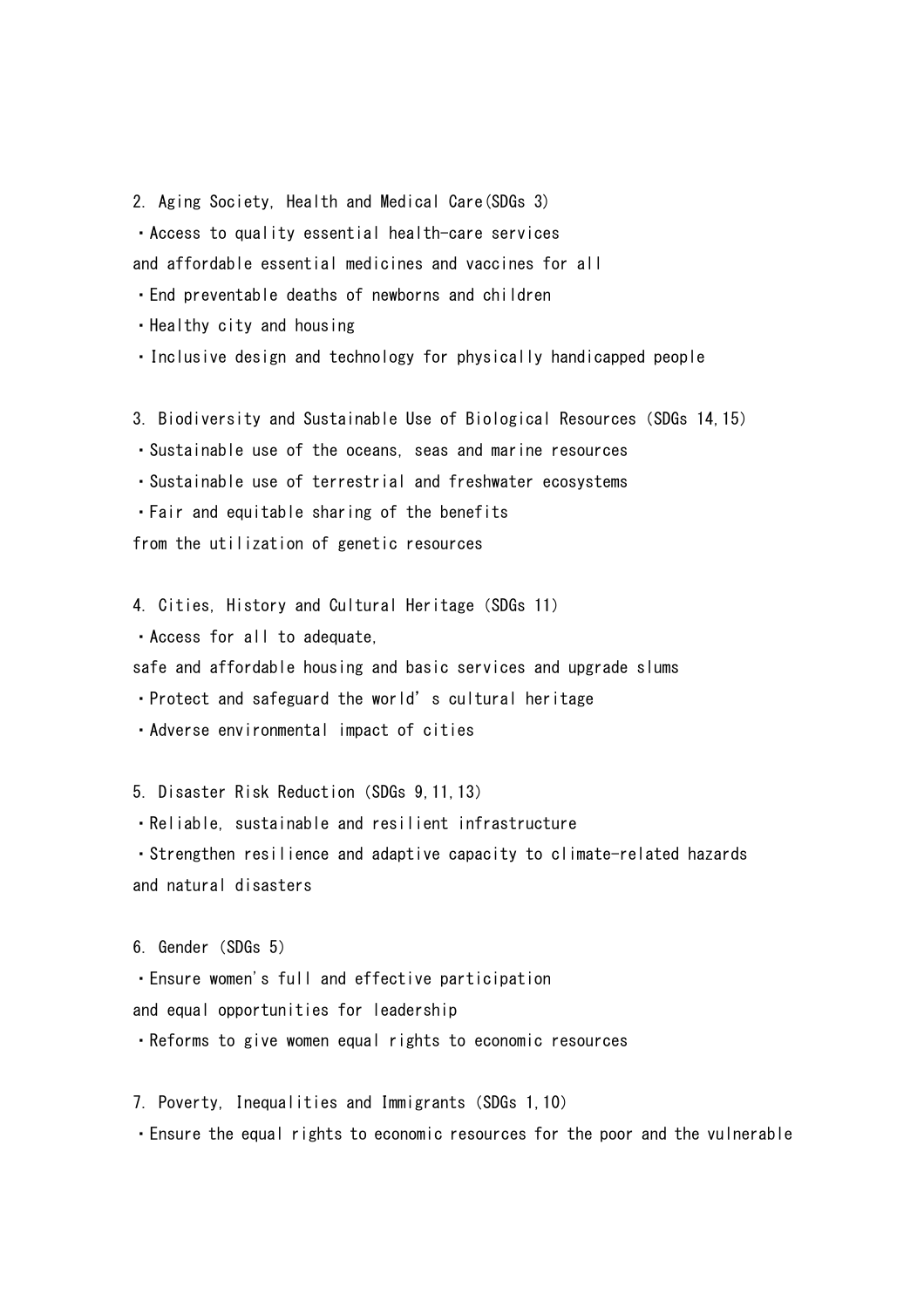• Build the resilience of the poor and reduce their exposure and vulnerability to

climate-related extreme events and other economic,

social and environmental shocks and disasters

・Facilitate orderly, safe, regular and responsible migration and mobility of people

8. Education (SDGs 4)

• Ensure that all girls and boys complete free, equitable and quality primary and secondary education

・Gender disparities in education

• Ensure that all learners acquire the knowledge

and skills needed to promote sustainable development

9. Economy (SDGs 8)

・Economic productivity through diversification, 

technological upgrading and innovation

・Decent work for all women and men

・Labour rights and safe and secure working environments for all workers, including migrant workers

10. Water and Food (SDGs 2, 6)

・Universal and equitable access to safe and affordable drinking water for all

・Access to adequate and equitable sanitation and hygiene for all

・Sustainable agriculture

受領したアブストラクトにつきましては、慎重に審査し、発表するに 相応しいと判断されたアブストラクトについては採用通知を8月31日までに お送りします。

■--------------------------------------------------------------------

平成30年度共同主催国際会議「第18回国際薬理学・臨床薬理学会議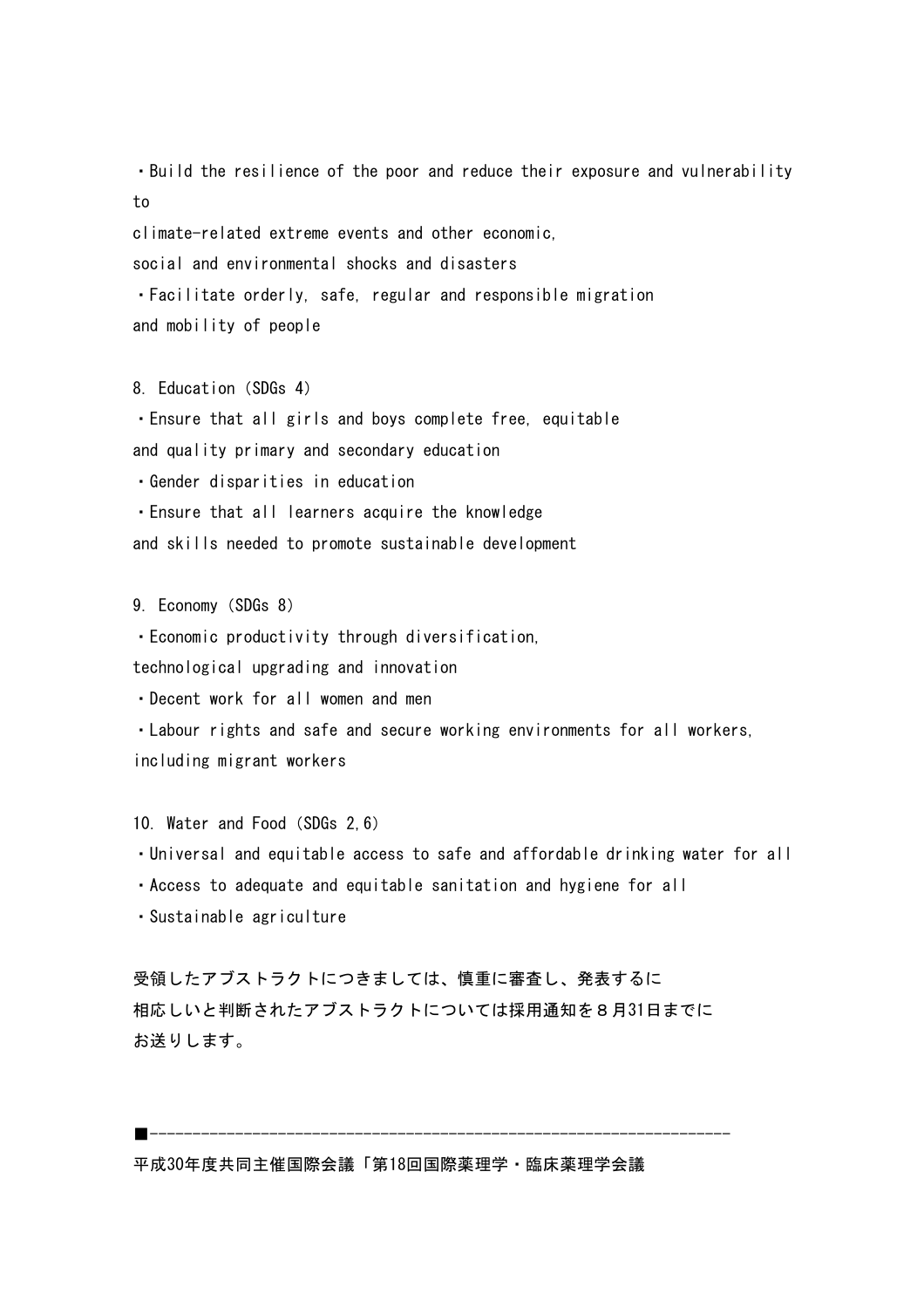(WCP2018)」の開催について

---------------------------------------------------------------------■

会 期:平成30年7月1日(日)〜7月6日(金)[6日間]

場 所:国立京都国際会館(京都府京都市)

日本学術会議及び日本薬理学・臨床薬理学連合が共同主催する「第18回国際 薬理学・臨床薬理学会議(WCP2018)」が、7月1日(日)より、国立京都国際 会館で開催されます。

この度の第18回国際薬理学・臨床薬理学会議(WCP2018)では、テーマを "Pharmacology for the Future −Science, Drug Development and Therapeutics−"(薬理学の未来−科学、薬物開発、新規治療−)とし、 基礎から臨床、薬物開発まで薬理学に関する最新の研究発表と討論が行なわれ ることになっております。

本会議には80カ国以上の国と地域から4,500人近くの参加者が見込まれてい ます。

この会議を日本で開催することは、薬理学における我が国のプレゼンス・ 研究水準の高さを改めて国内外に強く印象付ける絶好の機会となるとともに、 我が国のこの分野の科学者が世界の多くの科学者と直接交流する機会を与える こととなります。

また、一般市民を対象とした市民公開講座として、7月1日(日)に「くす りはどのように創られるか」が開催されることとなっております。

関係者の皆様に周知いただくとともに、是非、御参加いただけますようお願 いいたします。

市民公開講座

「くすりはどのように創られるか」

- 日 時:平成30年7月1日(日)11:00〜12:30
- 会 場:国立京都国際会館 2階 Room B2